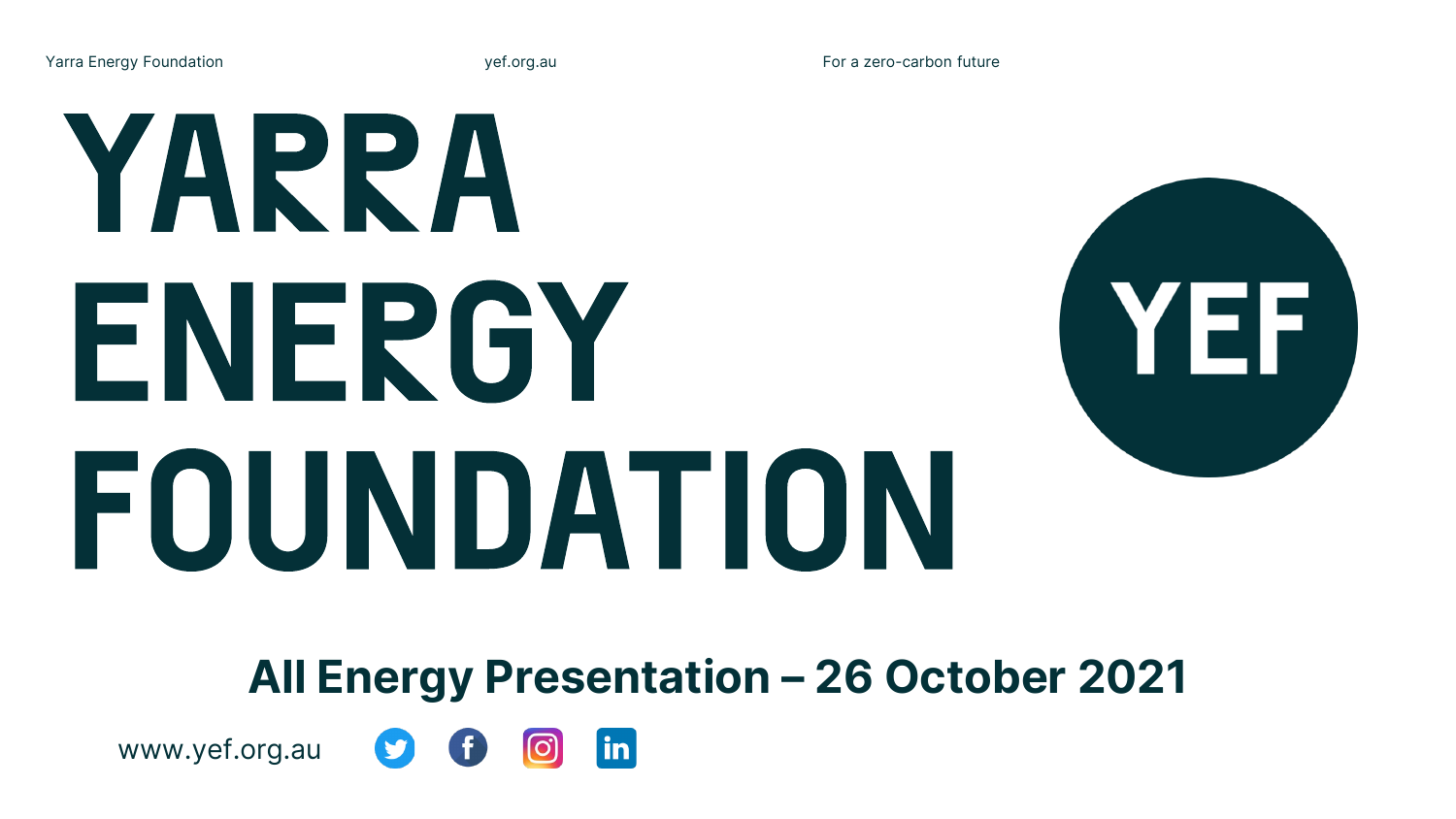Yarra Energy Foundation **The Contract of Contract Contract Contract Contract Contract Contract Contract Contract Contract Contract Contract Contract Contract Contract Contract Contract Contract Contract Contract Contract C** 



## **Yarra Energy Storage Systems YESS**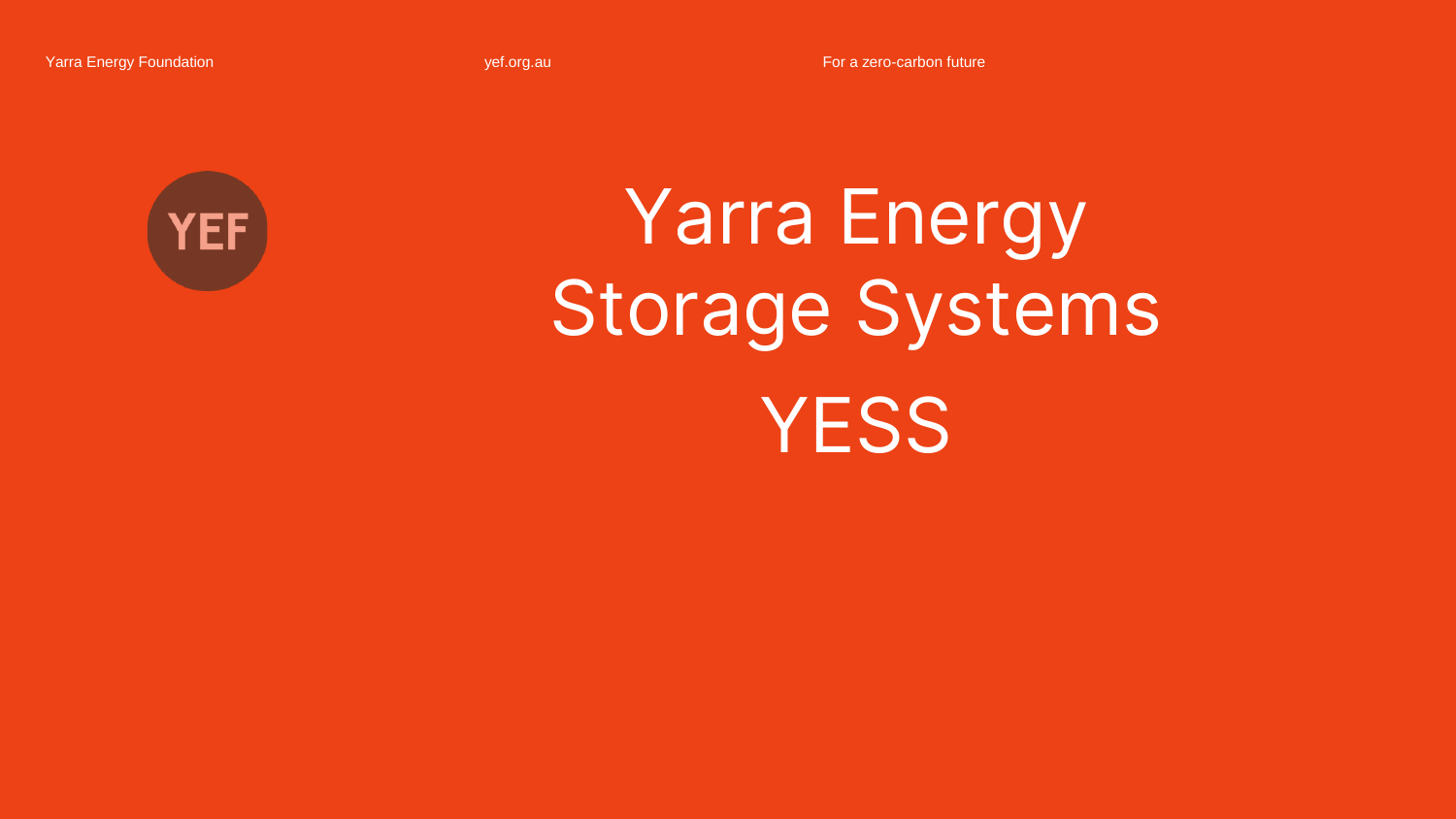#### **Yarra Energy Storage Systems**



- **A community battery network**
- **CitiPower network-wide**
- **Third party ownership** 
	- **Storage & supply**
	- **Network support**
	- **Market trading**
- **1 st System Grant Funding from Victorian Government (DELWP)**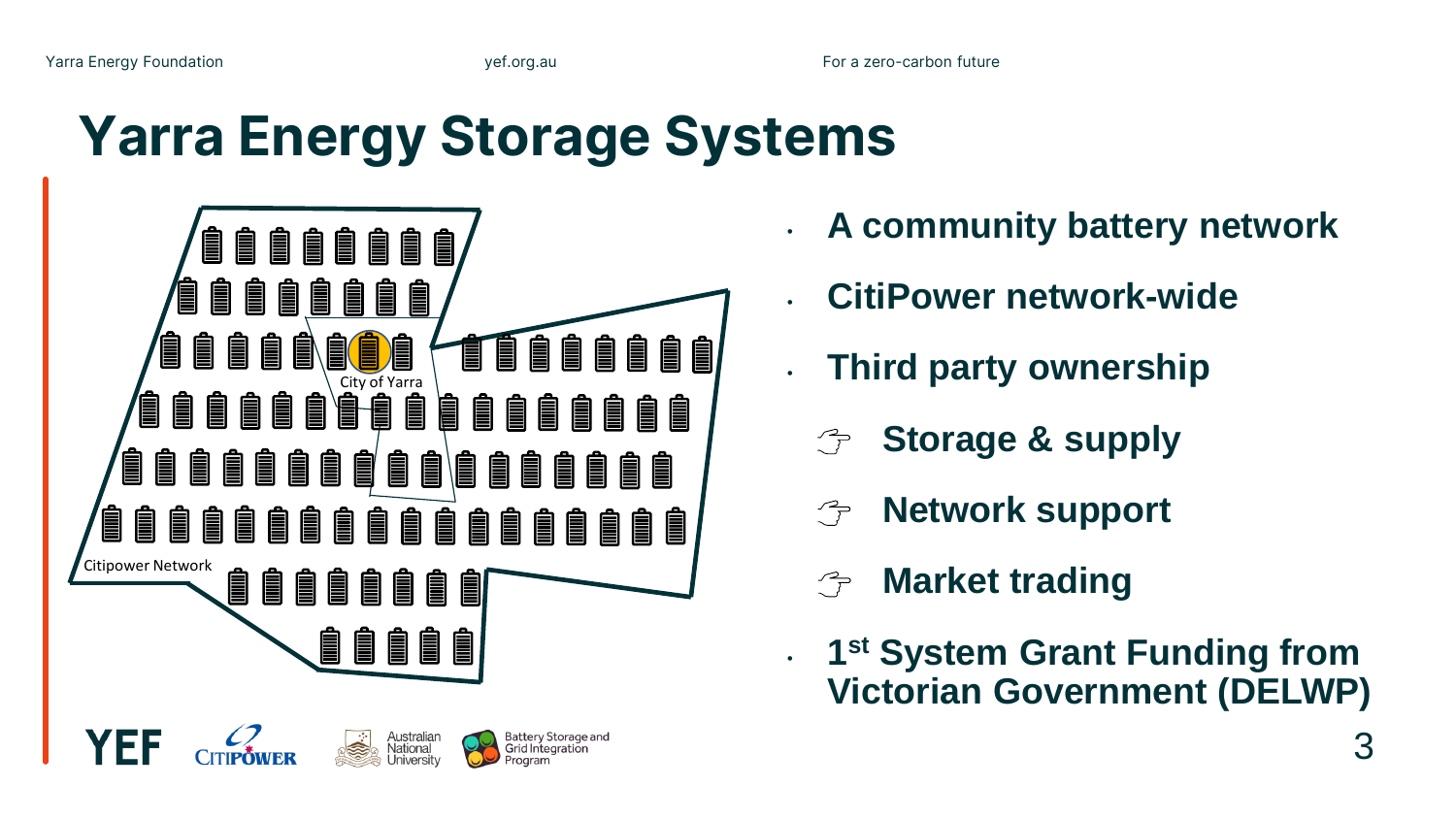#### **Value Proposition to Community Members**

**A Community Battery in your Neighbourhood** 

**Enables more solar to be installed and exported**

- ✓ **Open to everyone in the neighbourhood**
- ✓ **Sources local energy during the day**

**The Remotely on cloudy days** (higher daytime renewable content)

- ✓ **No cost for customers, even a discount**
- ✓ **No change in feed-in-tariff for solar customers**

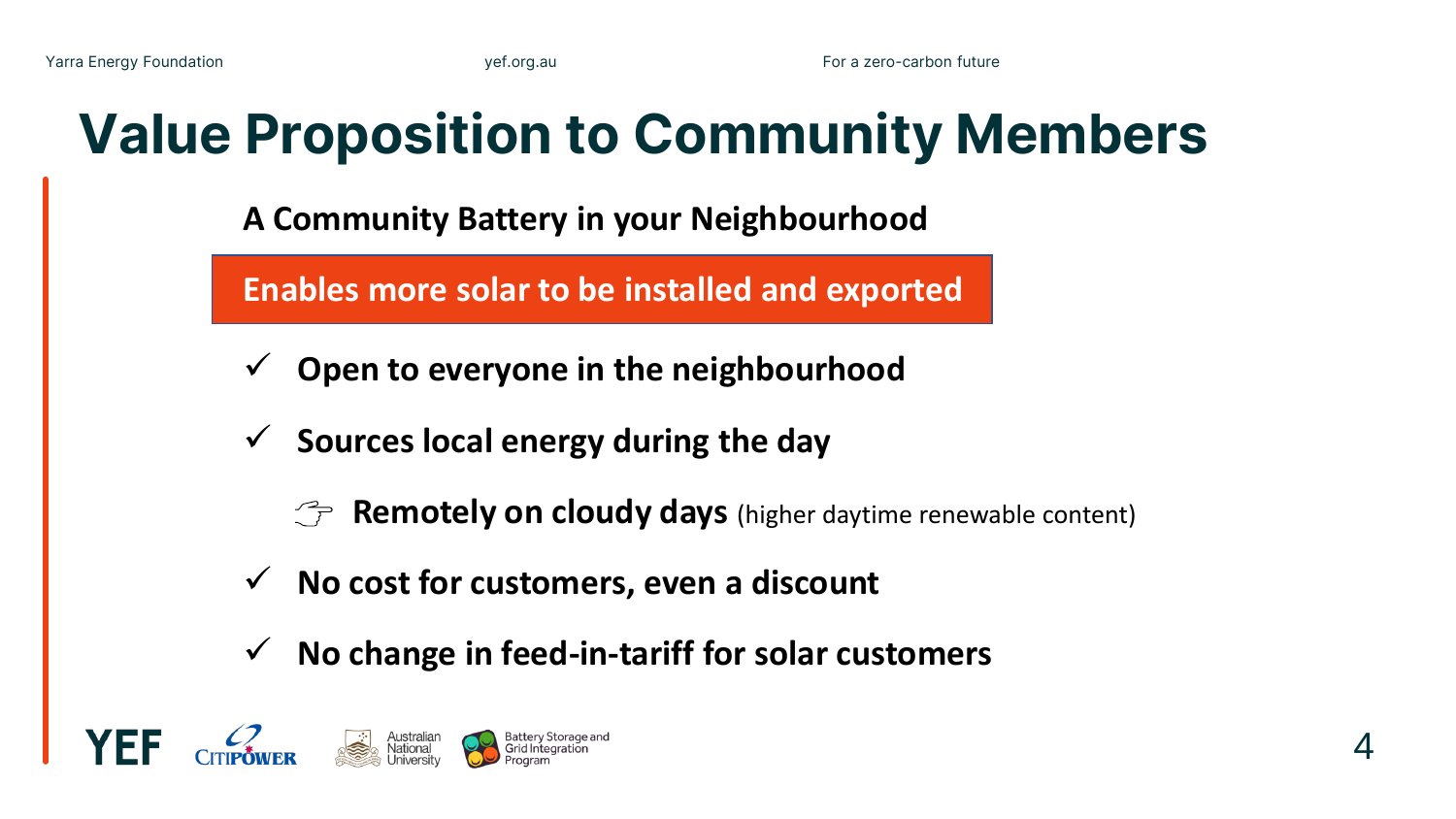Yarra Energy Foundation **The Contract of Contract Contract Contract Contract Contract Contract Contract Contract Contract Contract Contract Contract Contract Contract Contract Contract Contract Contract Contract Contract C** 



### **The Journey of a Project**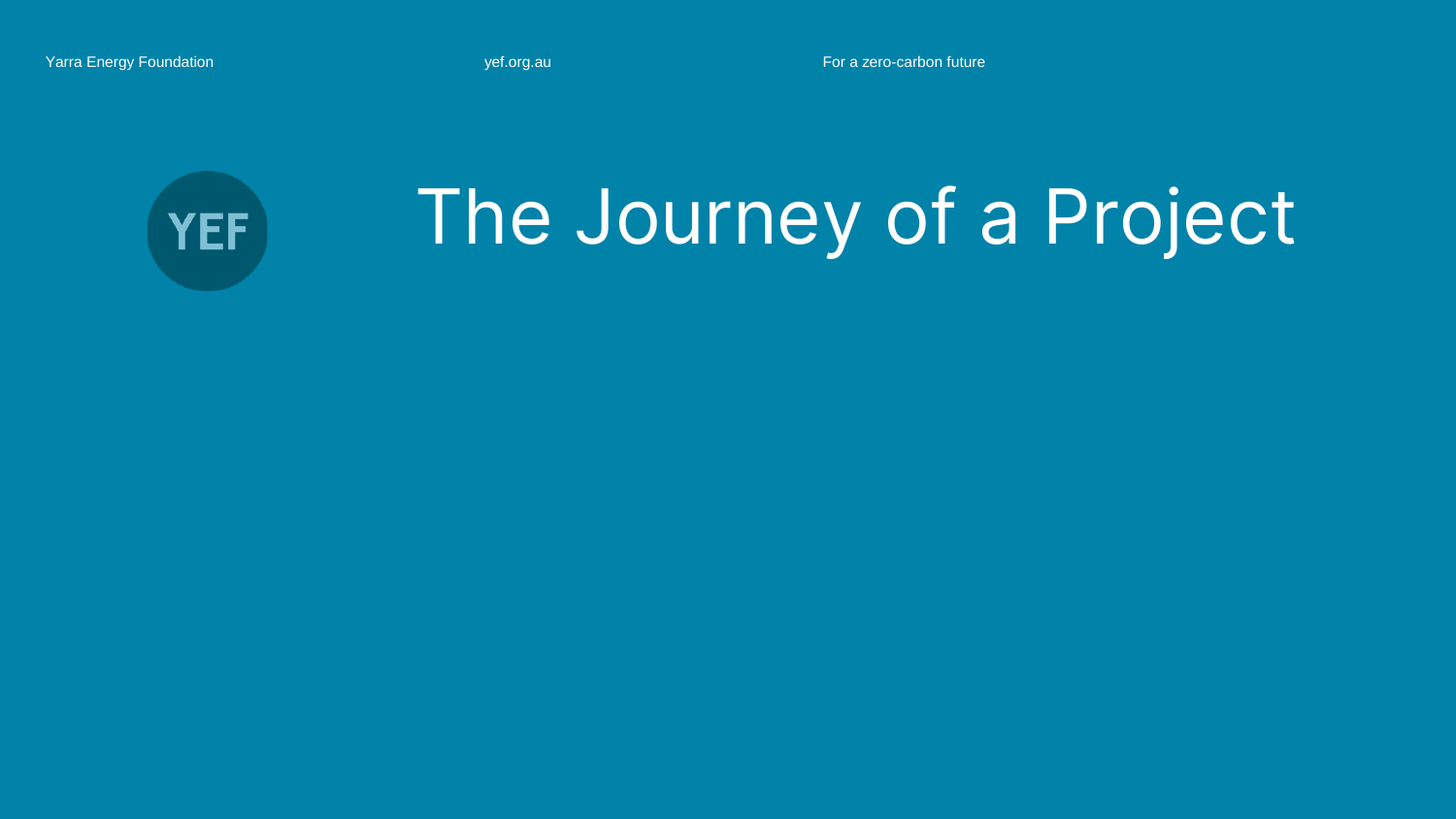**Project Journey**